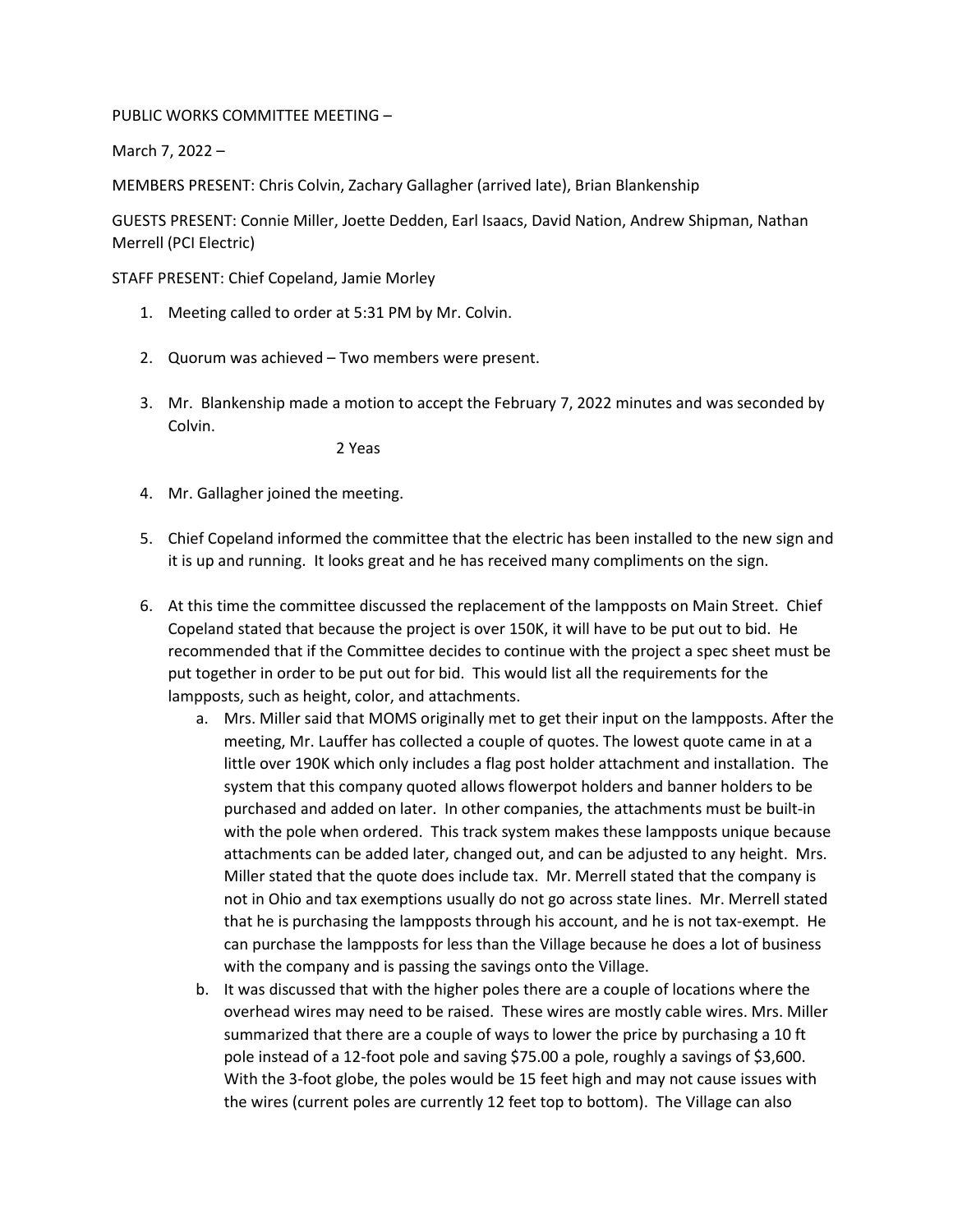purchase less expensive bolts and save another \$4,000. Mr. Gallagher asked Mr. Merrell if this would void the warranty. Mr. Merrell stated that no, he was getting the bolts from the manufacturer. Mr. Gallagher asked what material the shoe base was made of. Mr. Merrill stated that he believes it is aluminum, but not sure and will confirm.

- c. At this time, the Committee discussed the quote provided by the Site Link Revolutionary Track System. There were two quotes; one for the Granville Classic for \$3,000 a pole with an acorn-shaped globe and the other is for the Arlington Utility Assembly which is a lantern globe for \$3,500 a pole. Ms. Dedden asked how much more would an armed light be. Mr. Merrill stated he was not sure but would be about \$1,000 more a pole. The quote is for 80 Watts, 1100 lumens, and dimmable LEDs. There is a 5-year warranty, and the poles are painted cast aluminum. The attachment for banners is \$237 for single-arm per pole and planters are \$300 per pole. Mr. Gallagher stated he liked the track system and felt it was very useful and innovative.
- 7. At this time the Committee debated purchasing new lampposts versus refurbishing the old posts. Mrs. Miller questioned if it would be cost-effective to put money into the old poles if the Village would be unable to purchase replacements parts. Chief Copeland stated that the last replacement globe was used about 4 years ago and does not think the Village can purchase them anymore. Chief Copeland said the Village could purchase the bare bone poles and then purchase attachments like flowerpot hangers or banner holders later.
- 8. Mr. Colvin asked if the Village were to wait, would the price go down because of the current economic status. Mr. Merrill stated there have been two price increases since the beginning of the year. Mrs. Miller added that the quoted Granville lampposts are a popular choice, and the company has these in stock, therefore the quoted price is before the price increases. The poles have increased by \$500 dollars since last year. It is a gamble on whether the price could go up or down. Mr. Colvin stated he is inclined to wait and see if the price goes down. Mr. Blankenship stated he would like to see if the old poles could be refurbished. He stated that he felt 200K was too much to spend.
- 9. Chief Copeland was asked to get a cost for reconditioning the old lampposts. Mrs. Miller suggested looking into additional funding and applying for grants. She stated she gave Chief Copeland paperwork for several possible grants. The Committee agreed that they need to come up with the specifications. Ms. Dedden asked if anyone has considered what the taxpayers would think about spending this amount on the lampposts.
- 10. Mr. Nations stated that as a taxpayer, he would like to see the current lampposts refurbished. However, this does not solve the issue of the janky way the flagpole holders and flowerpot holders are attached to the lampposts.
- 11. Mr. Shipman stated he would like to see a bike/skate park at the government center. Chief Copeland stated that that area has been earmarked for a new water tower.
- 12. At this time Chief Copeland went over other projects going on within the Village: